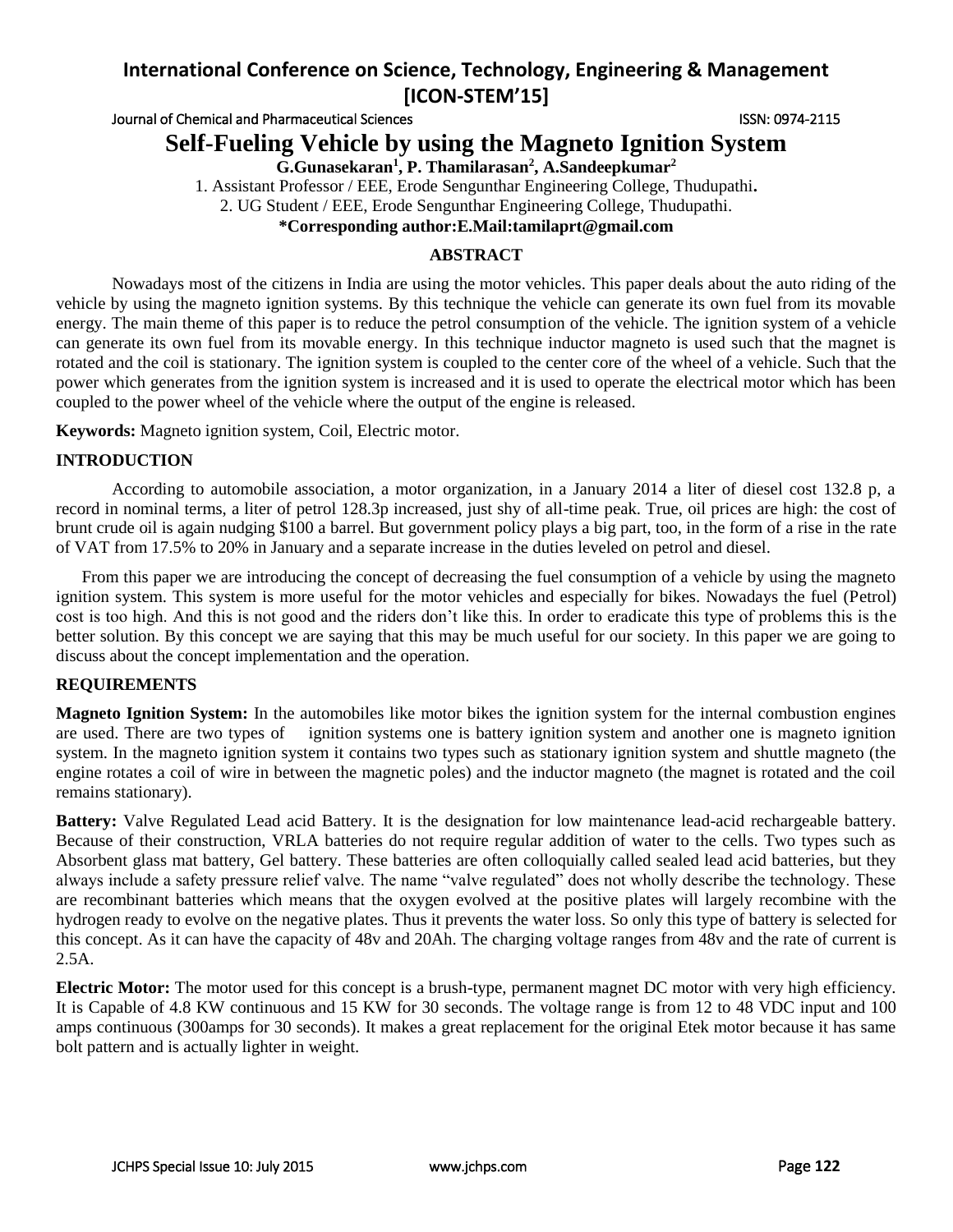| <b>Table.1.Parameter Specifications</b> |                    |
|-----------------------------------------|--------------------|
| <b>Contents</b>                         | <b>Preferences</b> |
| Number of cylinders                     |                    |
| Engine capacity                         | $100 \text{ cc}$   |
| Power                                   | 7bhp @ 6000 rpm    |
| Torque                                  | 8.3nm@6000 rpm     |
| Cooling system                          | Air cooled engine  |
|                                         |                    |

Journal of Chemical and Pharmaceutical Sciences ISSN: 0974-2115

The bore and stroke is found as following:Bhp =  $(d2)$  \* n; Where, d = diameter of cylinder (inches); n = no. of cylinder;  $7 = (d2) * 1; d = 67$ mm

**Design:** Let us consider a center wheel hub motor. In that wheel only the motor can be replaced and the magnetic cup can be sealed in it. Thus the sleeve inside the center core part of the wheel contains the brake lining. Thus the lining of the lining can be removed by the proper lathe machine. And then the magnetic cup of the magneto ignition system is to be fitted to the center core part. Thus the fitting can be made good by welding. Moreover the welding has a good compatibility with the aluminium and the iron. Such that the wheel core is aluminium and the magnetic cup is iron. The remaining unwanted welded material can be removed by using the machines.

Thus the remaining part of the magneto ignition system such as the coil, condenser, and breaking points is coupled towards the center shaft of the wheel. Such that the shaft is fitted constant without any rotation. Thus the magnetic cup rotates along the wheel of the vehicle while moving and the centre part of the wheel contains the coil which kept constant. Thus it is the concept of shuttle magneto ignition system such that the magnet rotates and the coil is kept constant. While the wheel rotates in a speed means the magnet also rotates according to the speed of the vehicle. The coil inside the wheel remains stationary. Thus the current is produced inside the coil and it is getting outwards through the wires. This is the design applied only at the wheel of the vehicle.



**Fig.1.Design of the wheel**

The concept of this design is that the vehicle has four transmissions. Such that in the first and second transmission the vehicle has to work by the fuel and the upcoming transmissions it should be work on the following setup. This type of setup is done at the gear box area of the vehicle. Such that the gear for the first and the second transmission can be connected towards the crank shaft of the engine. And for the upcoming transmissions the gear is connected towards the electric motor. And the setup is connected in such a way that when the clutch is applied the total power of the engine and also the electric motor is disengaged from the wheel of the vehicle. A secondary clutch is made in such a way that it operates only for the third and the fourth transmissions. It is designed in a way such the secondary clutch is automatically operated for only the last two transmissions. And the remaining setup can be explained while explaining about the operation.

**Operation:** Assume a man going in a vehicle in a straight road. While he is travelling at a speed of 70km/hr, he uses the third or the fourth transmissions. In that speed most of the fuel is used. In order to reduce the consumption of the fuel this system will helps you. Let discuss about the operation of the magneto ignition system as a fuel for the fast moving vehicle. And this setup is only applicable for the fast moving vehicle. It's just like a recyclable energy.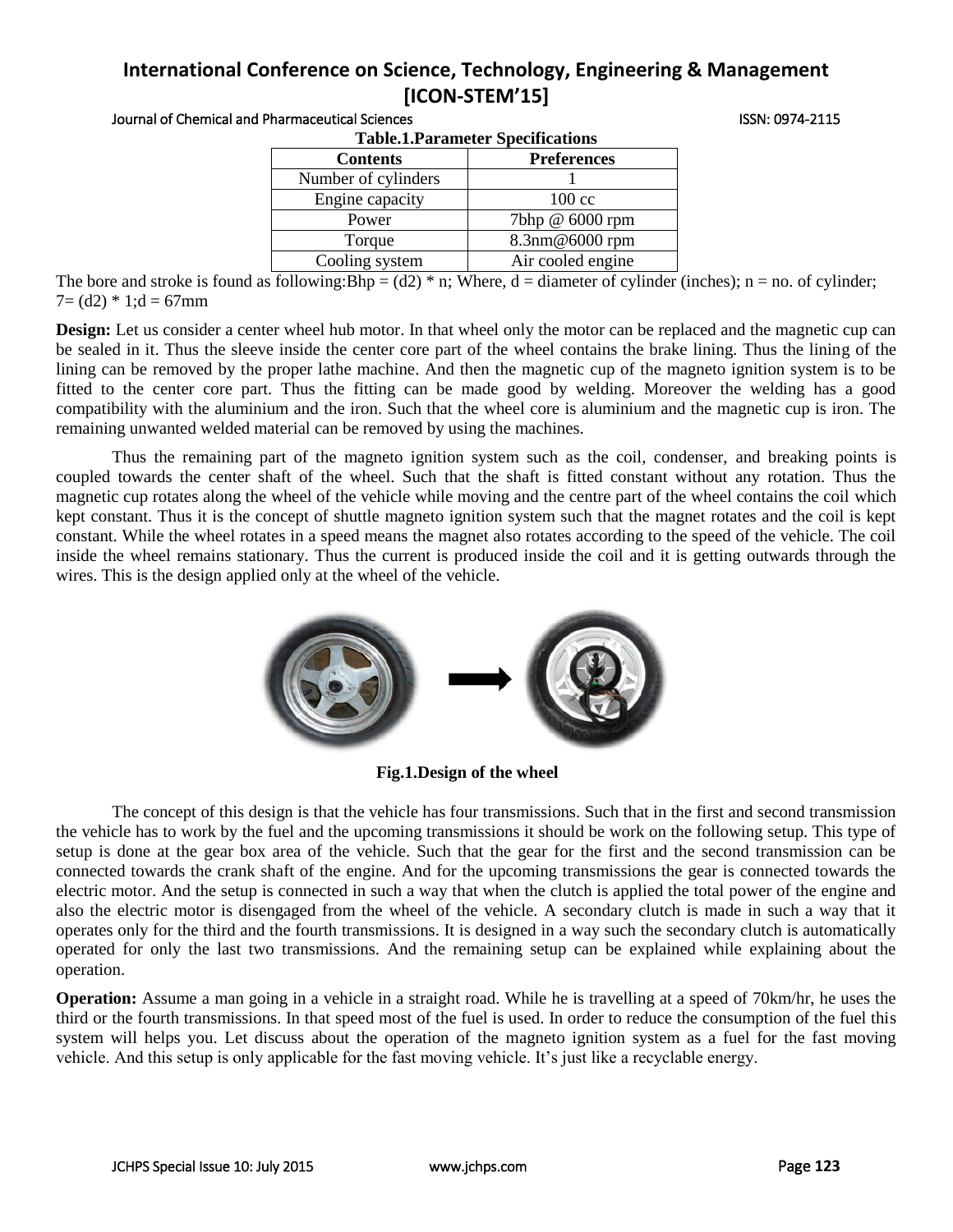#### Journal of Chemical and Pharmaceutical Sciences ISSN: 0974-2115



## **Fig.2.Block Diagram**

While the vehicle moves the current is generated and it is stored in a battery. And the stored energy is used as the fuel for the vehicle. When the vehicle moves in the first and the second transmissions the speed of the vehicle ranges between 10 to 50 km/hr. According to the setup the vehicle moves by its fuel. When the rider or user changes the transmission to third and the fourth transmissions, the fuel to the engine is cut off by the carburetor. And the crank shaft connection to the gear box to be disengaged. Automatically the secondary clutch engages the electric motor towards the gear box of the vehicle.

**Power generation:** The vehicle moves in a speed is 10 to 50 km the magnet coupled with the wheel rotates along the wheel. On each revolution, cam open contact breaker one or more times, interrupting the current, which causes the electromagnetic field in the primary coil to collapse. As the field collapses there is a voltage induced (as described by Faraday's law) across the primary coil. As the points open, point spacing is such that the voltage across the primary coil would arc across the points. A capacitor is placed across the points which absorb the energy stored in the primary coil. The capacitor and the coil together form a resonant circuit which allows the energy to oscillate from the capacitor to the coil and back again. Due to the inevitable losses in the system, this oscillation decays fairly rapidly. A second coil, with many more turns than the primary, is wound on the same iron core to form an electrical transformer. The ratio of turns in the secondary winding to the number of turns in the primary winding is called the *turn's ratio*. Voltage across the primary coil results in a proportional voltage being induced across the secondary winding of the coil. The turns ratio between the primary and secondary coil is selected so that the voltage across the secondary reaches a very high value, enough to arc across the gap of the spark plug.

In a modern installation, the magneto only has a single low tension winding which is connected to an external ignition coil which not only has a low tension winding, but also a secondary winding of many thousands of turns to deliver the high voltage required for the spark plug(s). Such a system is known as an "energy transfer" ignition system. Initially this was done because it was easier to provide good insulation for the secondary winding of an external coil than it was in a coil buried in the construction of the magneto (early magnetos had the coil assembly externally to the rotating parts to make them easier to insulate—at the expense of efficiency). In more modern times, insulation materials have improved to the point where constructing self-contained magnetos is relatively easy, but energy transfer systems are still used where the ultimate in reliability is required such as in aviation engines.



**Figure.3.Magneto ignition system**

**Working:** The power generated by the magneto ignition system has 12v and 32 amps. It is then stepped up into 230v. This 230v is given to the input of the battery charger. The charger is a device which is used to convert the high AC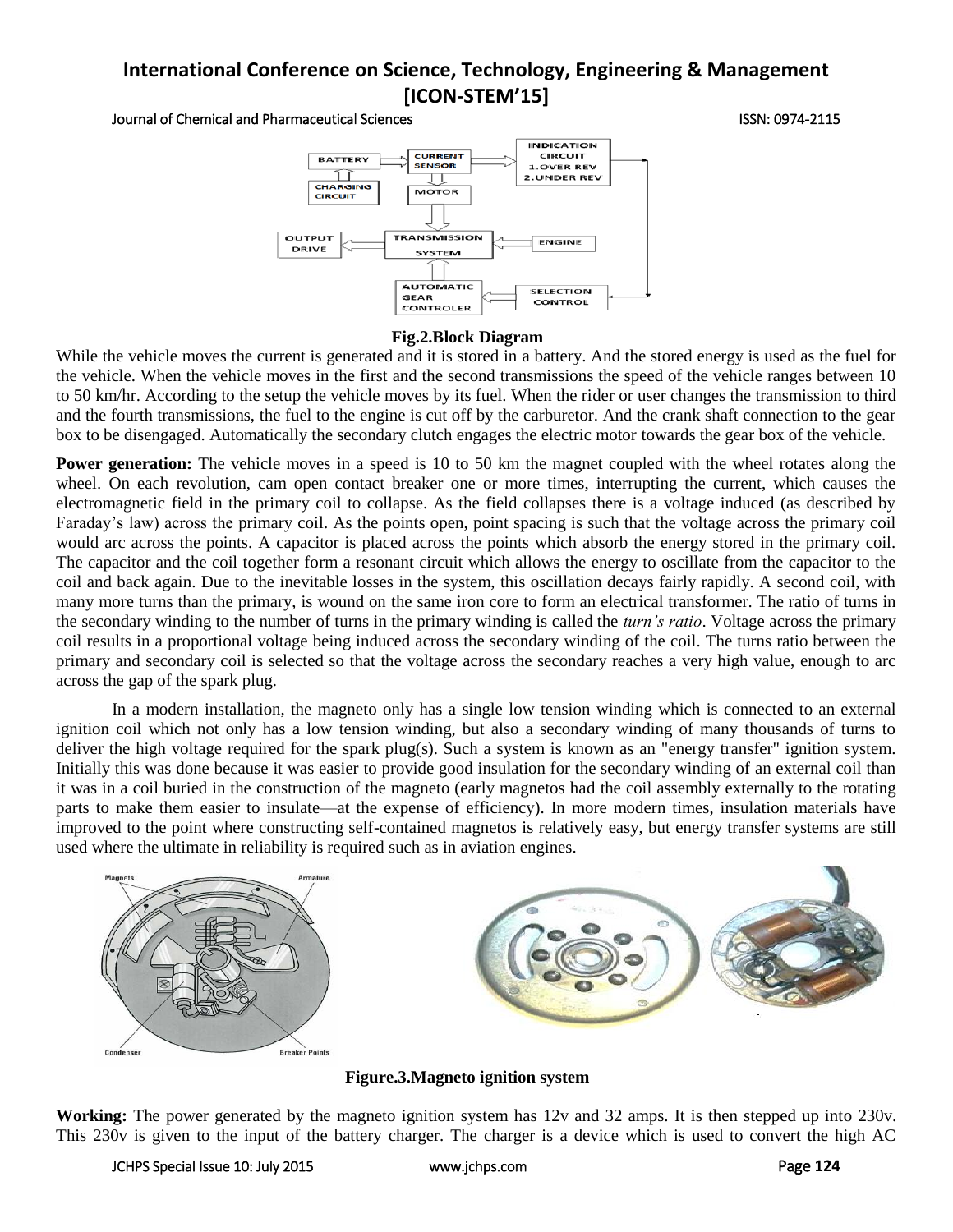## Journal of Chemical and Pharmaceutical Sciences **ISSN: 0974-2115** ISSN: 0974-2115

voltage into low DC voltage. The low voltage comes from the output of the charger is then transferred to the battery terminal then the battery can be charged. This process is continued and achieved until the rider the vehicle in the first and the second transmissions. When the rider increases the transmission of the vehicle, the speed increases and the crank becomes disengaged from the gear. On that same score the electric motor fixed with the third and the fourth transmissions get contact with the gear box. The battery supplies the current to the electric motor. Thus the motor starts to rotate in the forward direction. Thus the vehicle moves in the forward direction. For an example if a vehicle moves at a speed of 60 km/hr then the power produced by the ignition dynamo is saved in the battery and the function starts and the vehicle moves in the constant speed. The motor initially produces only a low torque. So the secondary clutch is gently applied. Now the torque of the motor is gradually increases. As the gear box increases the torque of the motor thus the vehicle moves in the constant speed.



#### **Fig.4.Performance Curves**

**Motor power calculation:** The power required by a motor can be expressed as follows:

 ${\bf P}_{\text{traction}} = {\bf P}_{\text{grade}} + {\bf P}_{\text{accel}} + {\bf P}_{\text{types}} + {\bf P}_{\text{aero}}$ ---------------- (1)

Where,

P<sub>grade</sub> is the power (W) required for the gradient,

P<sub>accel</sub> is the power (W) required for the acceleration,

P<sub>tyres</sub> is the power (W) consumed by the tires,

P<sub>aero</sub> is the power (W) consumed by the aerodynamic drag.

The first two terms in (1) describes the rate of change of potential energy (PE) and kinetic energy (KE) associated with climbing and acceleration, respectively. The power required for these actions maybe estimated from the Newtonian mechanics as follows:

```
{\bf P}_{\text{grade}} = d (PE)/dt = Mgv*sin \theta ----------------------- (2)
And,
```

```
{\bf P}_{\text{accel}} = d (KE)/dt = d (1/2 M (v^2))/dt = Mav----- (3)
```
Where,

M is the mass (kg) of the vehicle,

v is its velocity,

a is its acceleration,

 $θ$  is the gradient.

The last two terms in (1) describe the power which is required to overcome tire friction and aerodynamic drag. The power required here maybe estimated from the following empirical relations,

**P**tyres = CtMgv------------------------------------------ (4) And, **P**aero = 0.5dCa\*A\*v3 ---------------------------------- (5)

Where, Ct and Ca are the dimensionless tire friction and aerodynamic drag coefficients respectively.